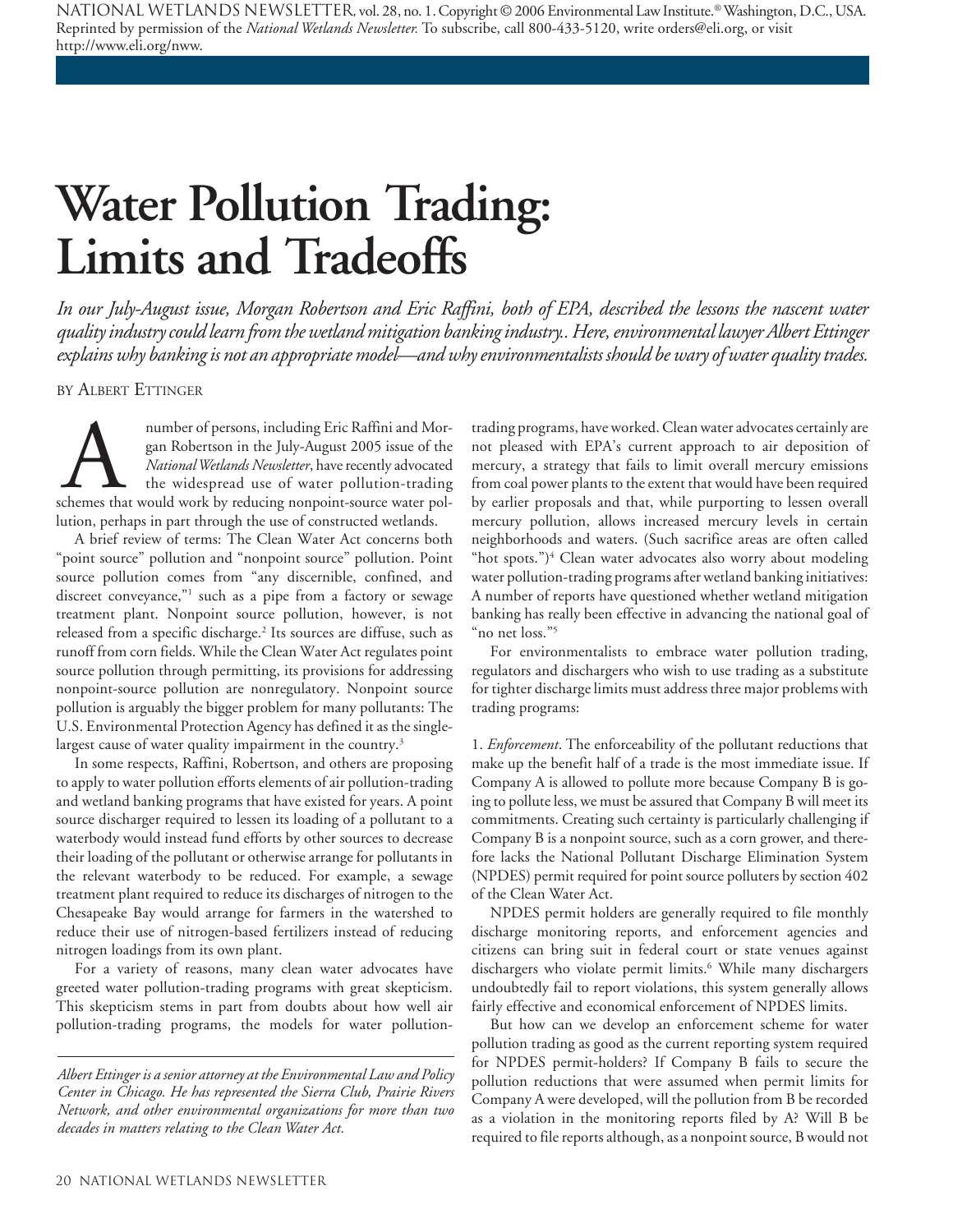otherwise file any? If B files reports showing that it failed to make the promised pollution reductions, will citizens be able to bring enforcement actions against A, B, both, or neither? If these problems are not resolved and reports filed by A and B cannot be easily reviewed by enforcement agencies and private attorneys general, the developers of trading programs must create other mechanisms to assure that trading is not simply a way for point source polluters to avoid necessary limits.

Raffini and Robertson propose the wetland mitigation trading system as a model for water pollution trading, but the analogy is imperfect. Wetlands are generally destroyed in discrete parcels in one permitted action, and are supposed to be replaced by other wetlands, supposedly maintained in perpetuity, that have equivalent wetland values. Anyone should be able to find these replacement wetlands easily, although whether their wetland functions are being properly maintained is very hard to determine. Moreover, given that the U.S. Army Corps only rarely denies a permit outright, when a developer proposes to fill wetlands the

2. *Location of the reduction*. Clean water advocates will never accept a scheme that allows the creation of "hot spots" in one waterbody to benefit another. Moreover, reducing pollution at the location of Company B may not help improve the quality of receiving waters at the location of the discharge from Company A. In fact, it probably would be very rare that potential traders could find a way to reduce the right kind of toxins in the right place. It is unlikely, for example, that Company B could find and reduce iron pollution directly below Company A's discharge point.

The location problem may be less significant for nutrient pollution. Although the science in this area is far from clear, current literature suggests that in some watersheds, nitrogen pollution does not impact aquatic life or create algal blooms until it reaches a marine environment. Hypothetically, a discharger could reduce nitrogen pollution through filtering by constructed wetlands located anywhere between the upstream pollution source and the sea, and pollution reduction in the target marine environment would still be assured. However, a similar approach would not work as easily

**In wetland mitigation banking, the public trades poorly enforced permit conditions for relatively visible banking projects—generally not a bad tradeoff. However, in water pollution trading, the public is asked to trade comparatively well-enforced NPDES permit limits for largely unenforceable promises to reduce nonpoint pollution.**

public effectively has two choices: allow the developer to compensate for the wetland destruction with a credit purchase from a mitigation bank, or place permit conditions on the 404 permit that requires the holder to perform mitigation. Since no one believes that conditions in 404 permits are actually enforced by the Corps, allowing developers to buy credits from organized wetland mitigation banks is often the lesser of the two evils.

However, unlike 404 permit conditions, NPDES permit limits are comparatively well enforced by EPA, state pollution control agencies, and citizens. If a water pollution-trading program accepts reductions from nonpoint sources in lieu of point source reductions, ease of enforcement clearly suffers. Pollution from improper nonpoint source loadings may be downstream or otherwise beyond easy detection by enforcement agencies or citizens by the time the effectiveness of the trade is checked. In wetland mitigation banking, the public trades poorly enforced Corps permit conditions for relatively visible wetland mitigation banking projects—generally not a bad tradeoff. However, in the water pollution-trading context, the public is being asked to trade comparatively well-enforced NPDES permit limits for largely unenforceable promises to reduce nonpoint pollution.

for phosphorus; current science indicates that phosphorus pollution often immediately impacts receiving waters.7 Unless the discharge point from Company A is located directly next to Company B, a trade between the two may allow negative aquatic impacts.

3. *Shifting the costs of pollution reductions*. At a conference convened by EPA and the Environmental Law Institute in July of 2005, the National Forum on Synergies Between Water Quality Trading and Wetland Mitigation Banking, the manager of a point source discharge facility announced that he did not want to pay for one pound more pollution reduction than was necessary to mitigate for his discharge. This view is understandable; one can easily see why point sources do not wish to pay for extra pollution reductions. After all, decisions made by Congress in the Clean Water Act already ensure that point sources such as factories and sewage treatment plants bear regulatory burdens not suffered by agribusiness, forest product producers, and other nonpoint sources. However, in the great tradition of Chicago politicians, friends of the environment must ask, "Where's mine?" What is the use to the environment of water pollution-trading schemes that do not produce pollution reductions in addition to those already mandated by law? If a trading scheme